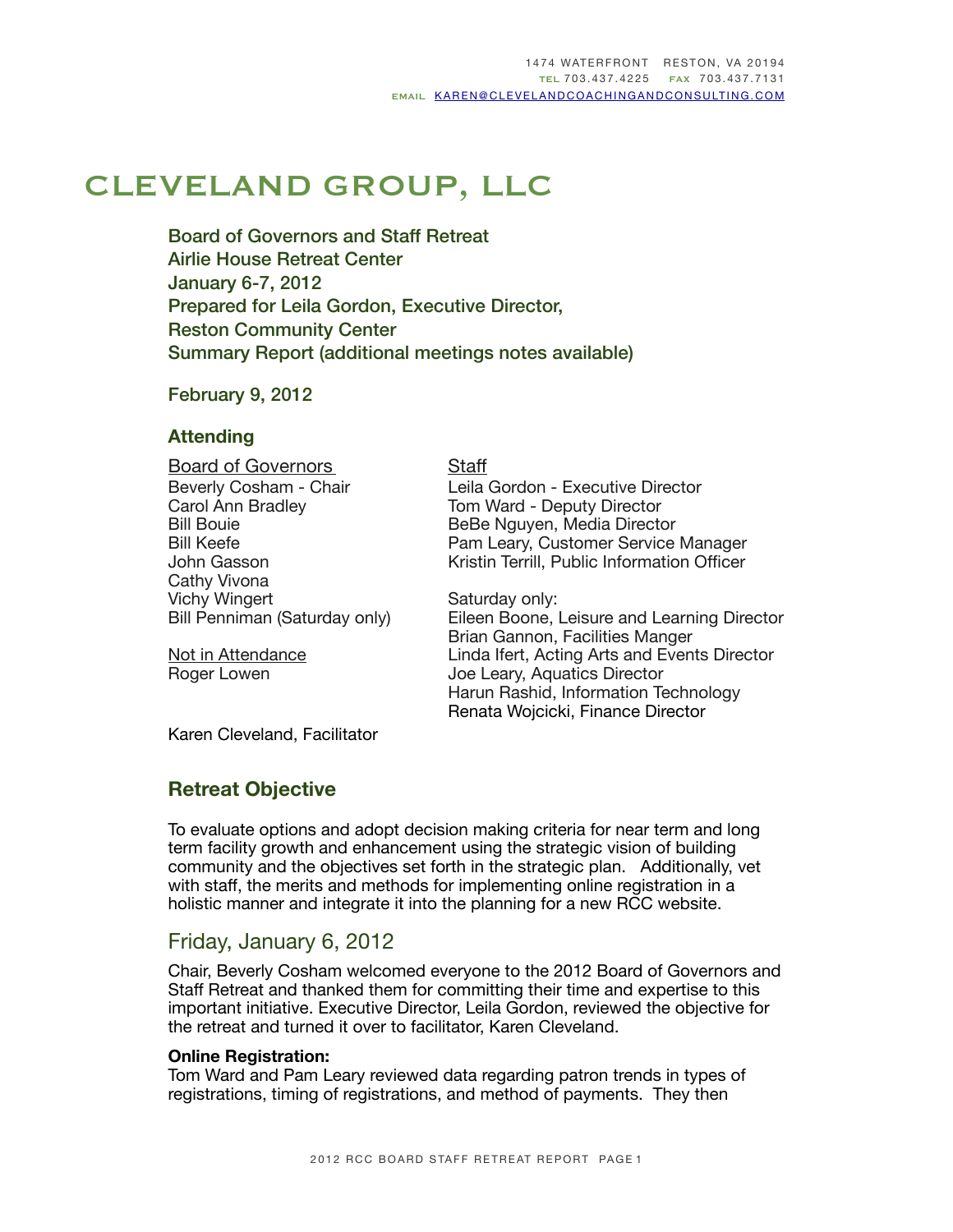explained the current policy of only allowing patrons to use online registration after the priority period has ended. This process is labor intensive and coupled with the current, complex lottery system, creates stress and surge for patrons and staff alike, and additional costs. The current process is labor intensive because customer service reps must enter all registrations and execute a complex randomizing system. Tom outlined new procedures to coincide with the rollout of the new, improved website. All registrations would now be on a first come first serve basis, with the exception of aquatics.

#### **Registration Data**

Tom reviewed data on classes that close during priority registration. Data shows that demand is high for only about 16 percent of classes that get sold out during priority registration period. Those patrons who don't get in one season typically can get in the next. First come first serve, with the appropriate controls, will give all patrons fair access and more self-directed control than the current lottery system.

#### **Aquatics Considerations**

Leila and Pam explained that for Aquatics there are other considerations and the registration is not as straightforward as it is for other classes and activities. Skill level is a factor (patrons registering for classes in which they do not meet the requirements) as well as the need for the patron to pass one class in order to register for another and; a status they don't know by the time they have to register. Given the time lapse between registration for one class and completion of the previous class, this process would create additional re-work by staff of those registrations.

Board discussion of the aspects of online registration supported the approach with a view toward achieving registration processes that are the same for all program areas, including Aquatics being an optimum eventual outcome.

## **Website Discussion**

The board and staff reviewed the current RCC website and several other arts organizations' websites evaluating the features and benefits. They then made recommendations for considerations for the development of the new RCC site. Consensus pointed to a clean design, easily navigable drop-down menus with appealing graphic/video elements.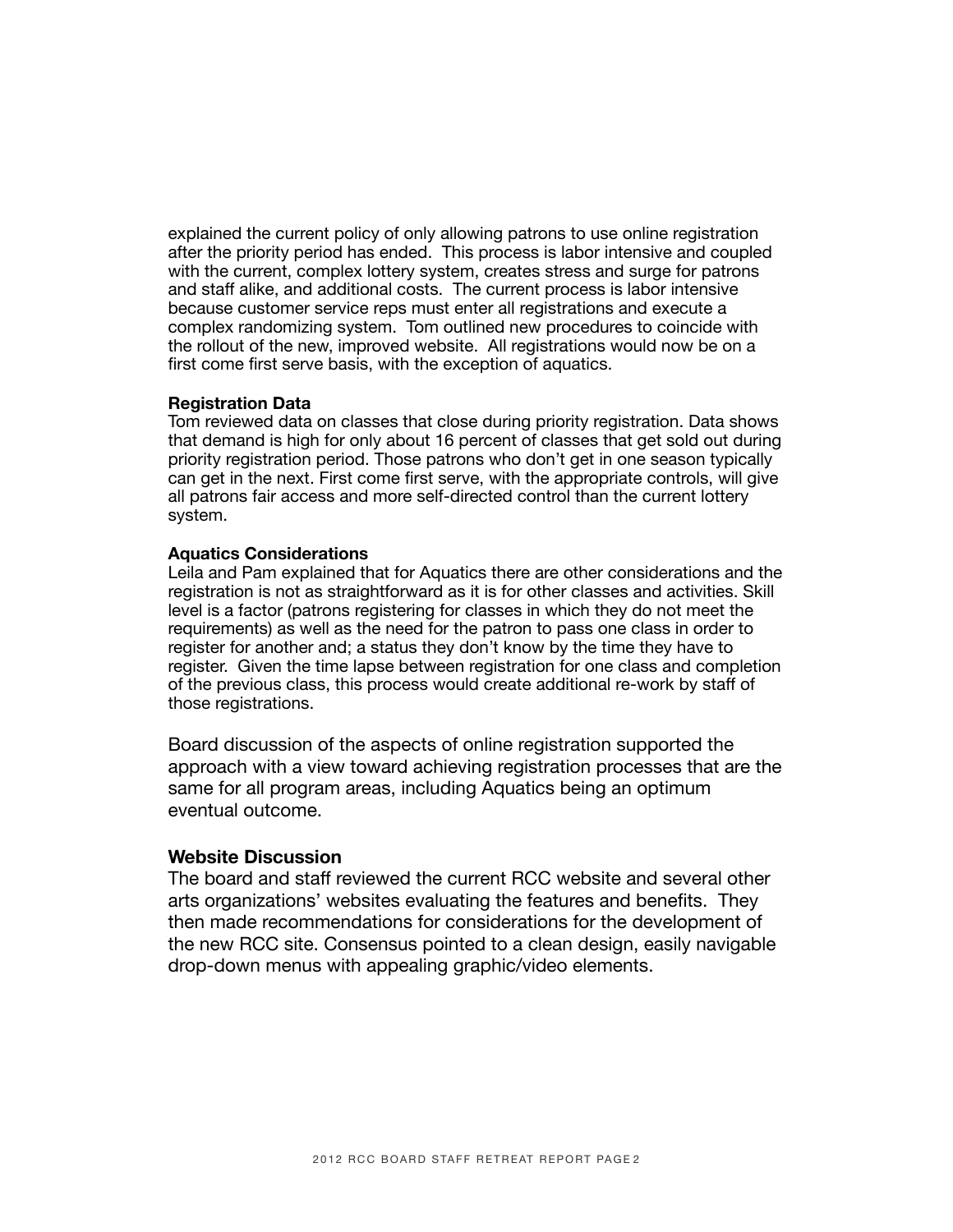Saturday January 7, 2012

## **Review of new RCC vision, mission and values:**

**Vision:** The Reston Community Center enriches lives and builds community for all of Reston.

**Mission:** To create positive leisure, cultural and educational experiences which enhance the quality of life for all people living and working in Reston by:

- Providing a broad range of programs in arts, aquatics, recreation, enrichment and life-long learning
- Creating and sustaining community traditions through special events, outreach activities, and facility rentals.
- Building community through collaboration and celebration.

**Values:** In accomplishing our Vision, RCC will be:

- A welcoming community resource committed to improving citizens' quality of life,
- A builder of sense of place and community traditions
- Celebratory of peoples' traditions, cultural and recreational aspirations,
- An active partner with other Reston Organizations,
- A barrier-free organization physical, financial, cultural
- An accepting and open organization,
- A responsible and accountable steward of community resources,
- A respectful organization that supports and nurtures its staff, board, volunteers, constituents and patrons.

## **Creating a Decision Making Map**

Board and staff engaged in a Mind Mapping activity to sort through the challenge of creating a decision making tree for future investments and strategic initiatives.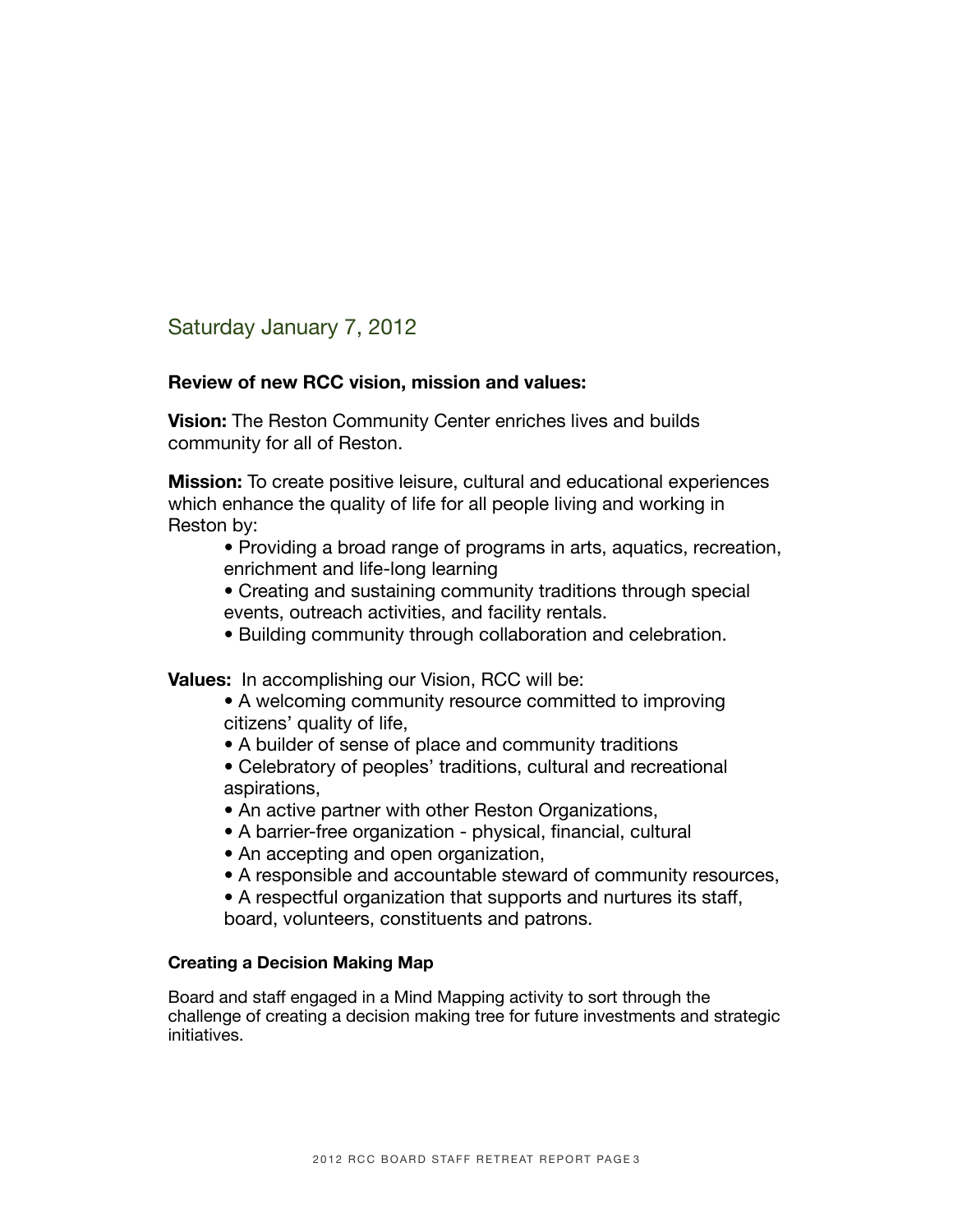## **Discussion item #1**

Turf Field for South Lakes High School community field proposal and discussion.

Leila reviewed the concept presentation from the December board meeting proposing RCC's financial support for a community turf field in partnership with South Lakes High School, the Fairfax County Park Authority and several Reston organizations.

This project aligns with the RCC facility goal from the strategic plan stating: RCC facilities address our mission, expand our capacities, respond to community needs and are aligned with community opportunities and resources.

The project will fund two synthetic turf fields. The first would be in the stadium at South Lakes High School and the second between the High School and Langston Hughes Intermediate Schools. Discussion about the value and return to the community was positively endorsed and Leila noted that RCC had already endorsed the concept but wanted to bring forward the funding proposal of the community field. She explained that turf fields with lighting offer 62 percent more availability during a normal season and also add a useful winter season.

The planning group is seeking collaborative funding from various organizations. The Board inquired about the return to RCC and how it would have access to fields if they were to make a financial contribution, ensure it is easy and aligns with county procedures to make a one-time financial contribution, ensure RCC would not have to vet and monitor process and would just be a financial contributor, and consider how RCC would propose to use and program fields if RCC had access.

Leila reported that she has been meeting with the project team about and has assurances that they will adhere to a policy that allocates time and priority commensurate to the amount of funding. Additionally, she reported that she vetted this with the county and has assurances that the funding mechanism is within the purview of the RCC and all liability issues have been satisfied.

Maps and policy documents show the configuration of Reston fields and existing policies for field use allocation. Budget was discussed and Leila assured the board that money for this project could come out of the existing budget for either FY12 or FY13 or evenly between both fiscal years.

Following discussion, the board felt the project aligned with the strategic objectives as outlined in the strategic plan and instructed Leila to place this item on the next board agenda for consideration and a vote.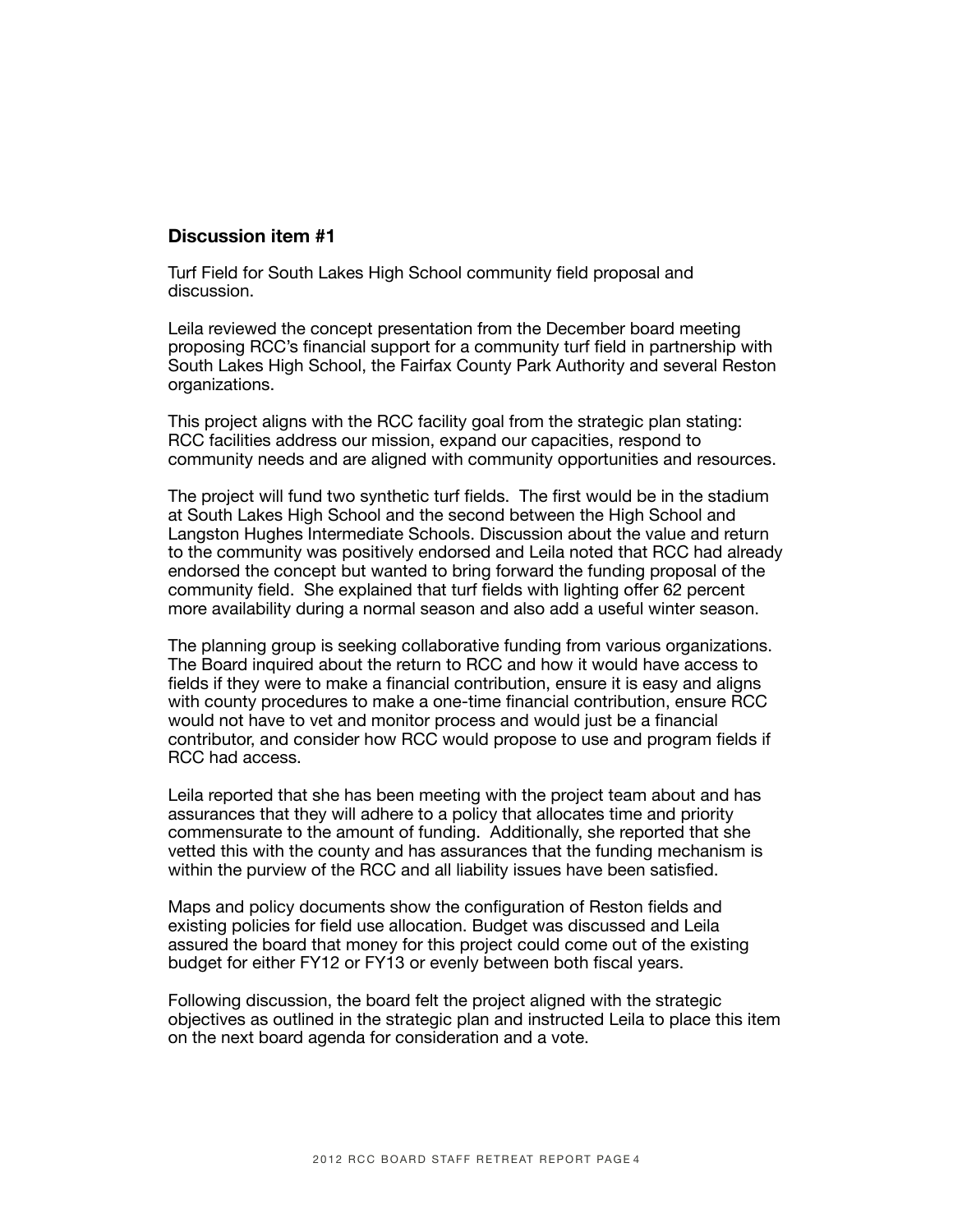## **Discussion Item #2 Reston Master Plan Task Force Progress**

Bill Keefe and Bill Penniman gave an update on the Reston Master Plan Task Force progress. They reported that support is strong for increased density around the Metro stations with the Whiele station being predominantly residential with some commercial and retail right around the station. The Reston Town Center station area is expected to be approximately half commercial and half residential. The task force is expecting a traffic analysis report and recommendations for recreation needs, in March. There has been much discussion about creating additional pedestrian access, encouraging biking and the development of a circulator bus system.

Discussion followed about how the RCC can meet the needs of the influx of residents and employees. Consensus was that Reston has a need to enhance its recreational infrastructure in order to keep Reston an appealing place and that RCC should do its part. Leila explained that additional revenues will be received by RCC (tax base) but finding space to add facilities close to the people will be challenging. Land values/prices will increase as metro arrives.

Concern was expressed about the arrival of Metro creating an even bigger divide between North Reston and the rest of Reston and the board committed to continuing to look for opportunities to reach out north Reston.

Leila reported there will be a staff analysis from the Fairfax County Park Authority, Reston Association, and RCC as part of the County's obligation to provide the Task Force with staff reports to inform the Reston master plan study outcomes and they will define priority outcomes with respect to recreation, open space and cultural amenities. She stressed the importance of this work being done in collaboration with all three organizations. Each organization will be vetting the draft report prior to its delivery to the Reston Master Plan Special Study Task Force.

Discussion followed about the future of the village centers and whether there was opportunity for the RCC to have a presence at all village centers.

## **Discussion Item #3 Future RCC facilities**

In the recently adopted strategic plan, the RCC identified the following two priorities from a facility standpoint: Aquatics and Performing Arts Venue.

#### A. Aquatics Facility

The board discussed the needs and desires of Small District 5 as relate to pools, the existing facilities in Reston and possibilities for the future. Expressed needs/desires include a 50 m indoor cold water pool; a warm water therapeutic pool; a competition pool; family pools. Leila gave a thorough report on existing and near term facilities including the Lifetime Fitness plan for an indoor and outdoor pool. Discussion ensued around possible sites to build an aquatics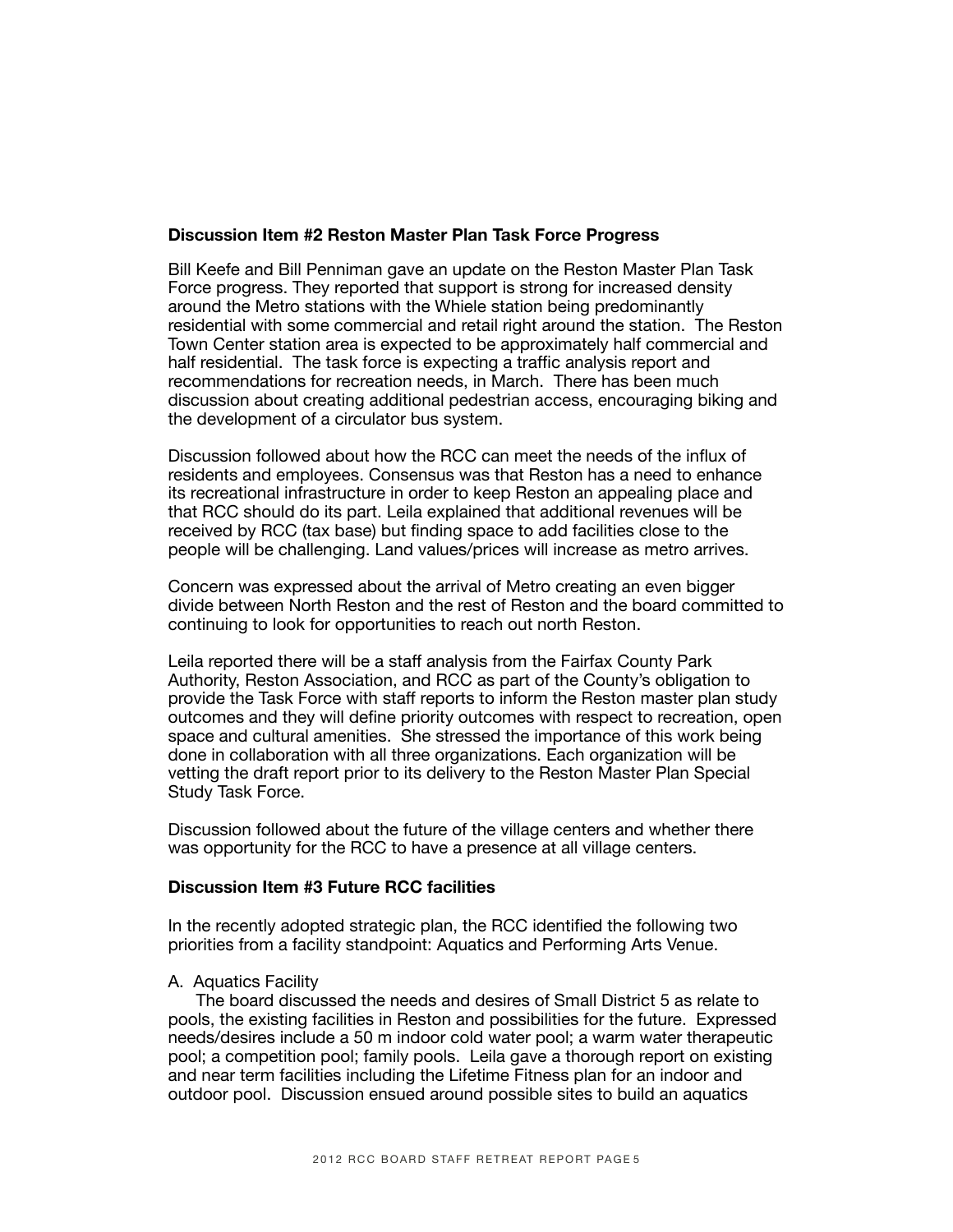facility and the cost/value relationship between a stand-alone facility and one in combination with an existing facility. Bill Keefe then outlined the possibilities and challenges surrounding an expansion at Hunters Woods. Following discussion, the board asked Leila, along with Bill Keefe, to continue to explore the possibilities of expansion and report back to the board. The board also discussed the merits of building single use facilities and/or multiple use facilities, partnering with other organizations and/or engaging in a public private partnership arrangement. The board then ranked their preferences for further exploration considering opportunities aligned with the expense of resources. They ranked: Baron Cameron (Park Authority partnering) the most preferred, then Reston Town Center North if viable, followed by Hunters Woods. Next they instructed staff to look at other developers who are making plans as a result of the up-zoning coinciding with the adaption of the new Reston Master Plan to see if there is potential for the development of desired Aquatics facilities.

#### B. Performing Arts Venue

C. Leila reviewed possibilities for realizing a performing arts facility. She stated that discussions have taken place with the developers of both Reston Metro Stations regarding proffering space for a performing arts venue. Following her report, the board felt the Town Center location seemed to be the best fit but it is too early to know for certain as Phase II of the Metro is currently in limbo. She talked about potential size, specific location and uses.

#### **Costs and Priorities**

Discussion followed regarding cost, financing options for either or both of the discussed facilities and how the decisions will be made. The board asked questions about the RCC's ability to issue bonds through the county, the need for a referendum and explored the feasibility of other options. They also discussed potential partners in either or both of these projects. Consensus was that there is a strong desire to keep pace with the needs of the community, ensure that people and groups can continue to swim and perform in Reston and that the RCC do its part to maintain the high standards of Reston.

Due to the anticipated high cost of these projects, the board discussed the need to prioritize outcomes or bring other partners to the table. They discussed ranking the two capital priorities but felt that they needed more data before deciding which way to go. They also discussed the need to keep the community engaged in the discussion so that whatever decisions are made, the community is in support. Progress reports will be made through the long range planning committee.

#### **Decision Making Framework**

Following much discussion and consideration, the board agreed the following criteria should be used to make decisions on major facility expansion and capital expenditures.

Ensure alignment with strategic plan goals and objectives